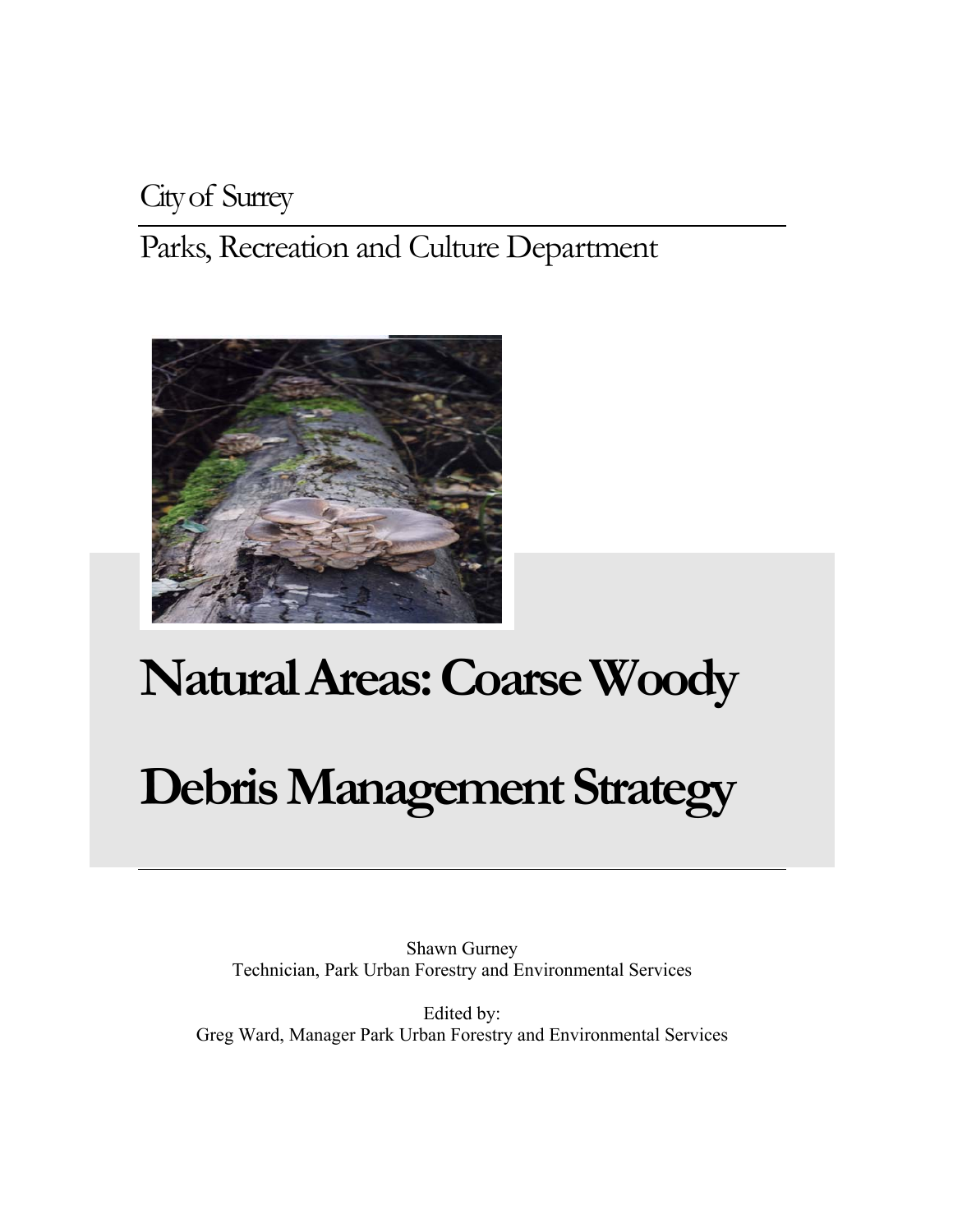# **Table of Contents**

| <b>Benefits</b>                                                    |  |
|--------------------------------------------------------------------|--|
|                                                                    |  |
|                                                                    |  |
|                                                                    |  |
|                                                                    |  |
|                                                                    |  |
|                                                                    |  |
|                                                                    |  |
|                                                                    |  |
|                                                                    |  |
|                                                                    |  |
|                                                                    |  |
|                                                                    |  |
|                                                                    |  |
|                                                                    |  |
| $Appendix A$ :                                                     |  |
|                                                                    |  |
| $Appendix B$ :                                                     |  |
| CWD Volumes by Biogeoclimatic Zone and Natural Disturbance Type 19 |  |
|                                                                    |  |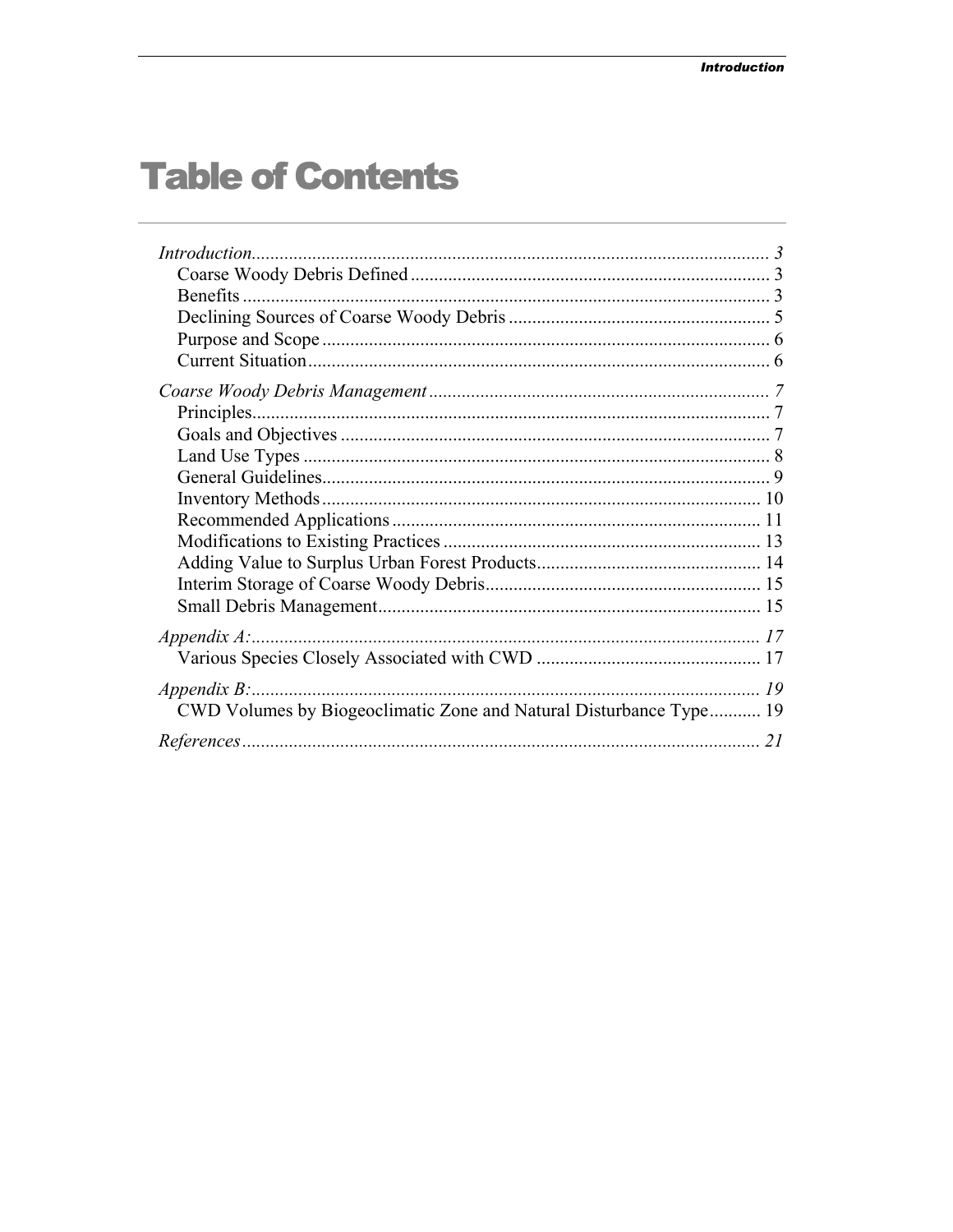# <span id="page-2-0"></span>Introduction

# **Coarse Woody Debris Defined**

Coarse woody debris (CWD) is defined as dead and downed wood such as logs, uprooted stumps, large branches and coarse roots, in all stages of decomposition. Coarse woody debris is generally greater than 7.5 cm in diameter and does not include self-supporting dead trees, dead branches that are still attached to the tree, exposed live tree roots or rooted stumps higher than 90 cm. Coarse woody debris provides an essential nutrient source for living plants to begin their life cycle; it plays an important role in the growth of forest plants and trees in nurse stumps and nurse logs.

# **Benefits**





Slime mold

salamander

The arrangement, diversity, distribution and relative abundance of coarse woody debris are critical in providing the following benefits to biodiversity, health and appearance of Surrey's natural areas.

- Affords a source of food, water, shelter, and cover to a wide array of wildlife and invertebrates. (See Appendix A).
- **Provides refuge for micro-organisms and plant roots.**
- Offers growing sites to vascular plants, bryophytes and fungi, including ectomycorrhizae.
- Absorbs and retains large amounts of moisture.
- Provides a slow release source of nutrients (e.g. for plants and trees growing in nurse stumps and logs).
- Stores carbon.
- Greatly contributes to soil structure, stability, moisture content and pH levels.
- Increases the vertical and horizontal structural diversity and total surface area of the forest floor.
- Affects slope geomorphology.

In addition to these benefits to natural ecosystems, CWD can also be productively used for other purposes—on-site or off-site, or in aquatic systems. When retained on-site, CWD may be used to:

- Enhance visual aesthetics
- Control access to areas, and isolate or protect natural area features
- Construct trail structures such as stairways or corduroy treads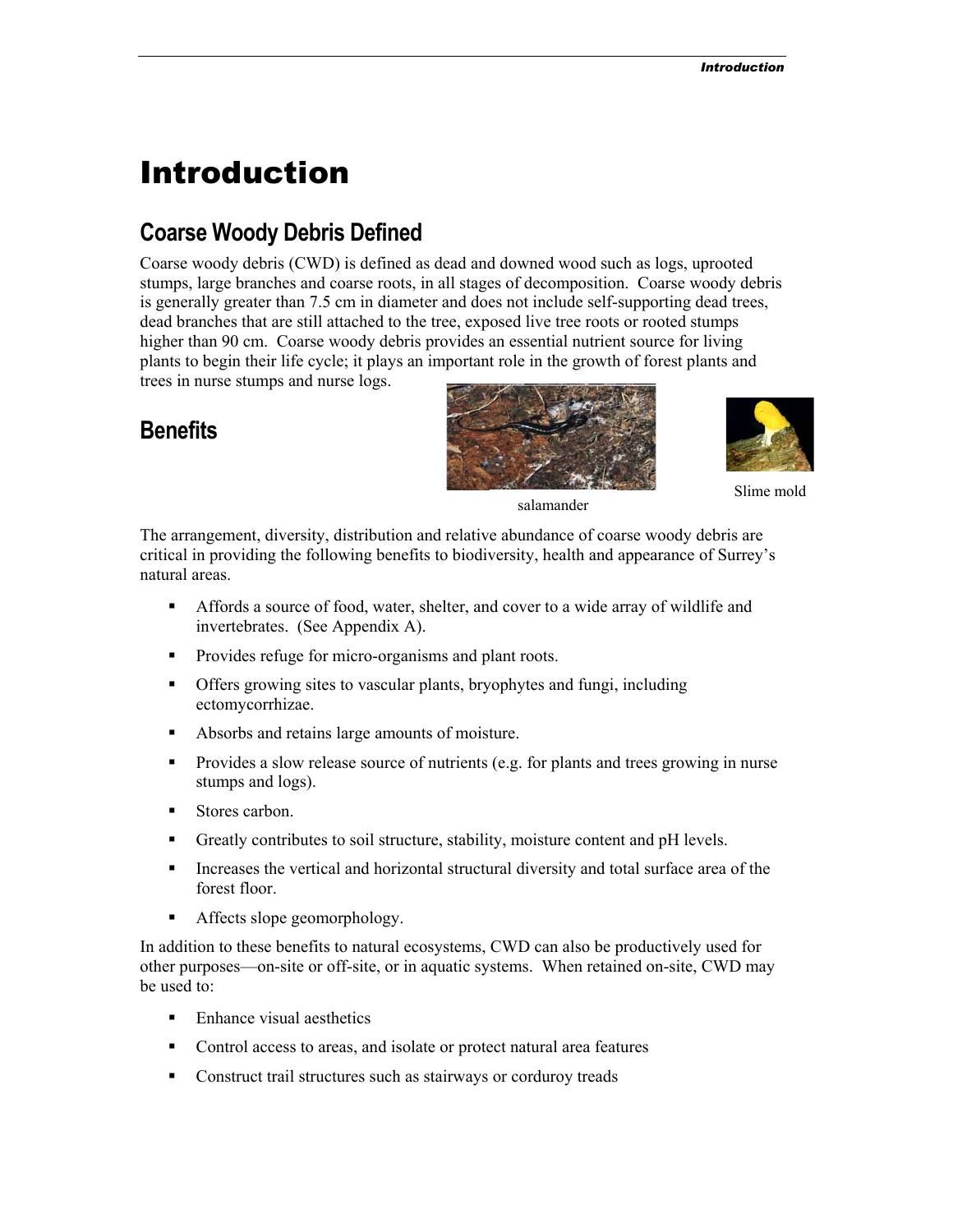- Provide seating in natural areas
- Construct technical bicycle features.

When removed from the site, CWD can be used for a variety of purposes.

- Specialty wood products, i.e. laminates and carving wood.
- **Traditional lumber uses.**
- Firewood.

In aquatic systems, CWD is known as large organic debris (LOD) and provides:

- Structures that alter stream-flow and create pools and other habitat features
- Places for food to accumulate; and
- Cover from temperature extremes and predators.

Coarse woody debris has been extensively documented as an extremely valuable and necessary component of sustainable natural areas. Its role in the sustainability and biodiversity of forests is prominent in management literature, as the following excerpts show:

"Decaying logs on the forest floor provide cover, microclimates, and breeding habitat for a wide variety of organisms. Woody debris should be retained in the stand...larger size pieces are preferable, as they provide the greatest longevity and potential for nutrient cycling and wildlife use in the second-growth forests. Coarse woody debris is rarely evenly distributed, but it should be as well distributed as possible throughout the block." (Forest Practices Code, *Biodiversity Guidebook*, pp. 93-94 )

"To protect the productive potential of a forest soil, a continuous supply of organic materials must be maintained..." "...CWD can be a reliable and steady source of nutrients over more than 100 years. When coarse woody debris is added to the ecosystem at regular intervals and is well distributed, it represents a long-term source of nutrients." (Ministry of Forests, Research program, WP30, pp. 3-4)

"It (CWD) is a major element of the structural diversity of old-growth forests. It is a major component of the habitat of many forest plants, animals (both vertebrates and invertebrates), and microorganisms. It may serve as a major refugium for organisms after disturbance, and through its persistence across disturbances... It is important in the nutrient and organic matter dynamics of forest ecosystems." (*Woody Debris in the Forests of British Columbia: A Review of the Literature and Current Research*)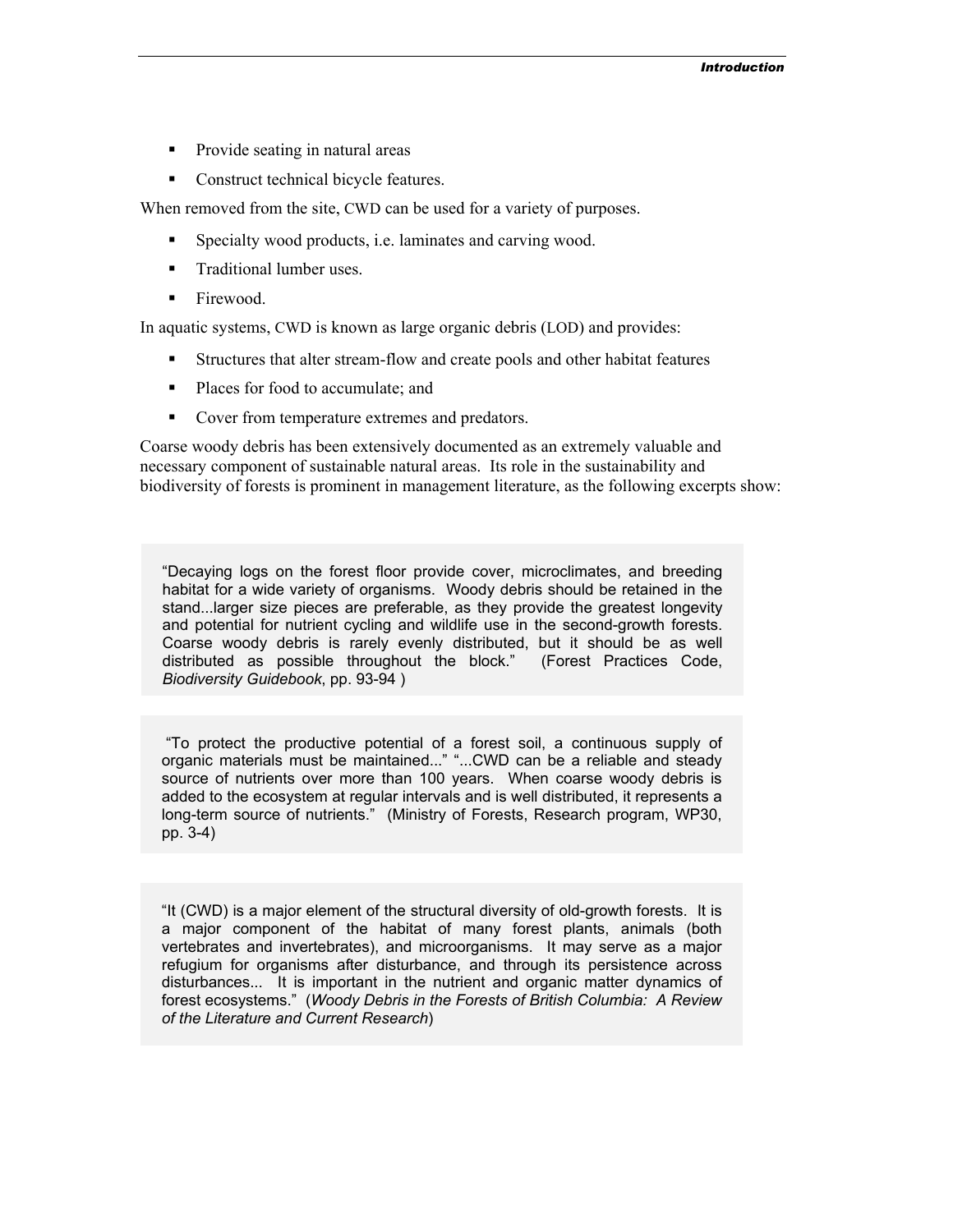<span id="page-4-0"></span>A comprehensive approach to managing natural area ecosystems would be to include the management of coarse woody debris and provide for debris levels that would contribute to the overall health of the ecosystem.

# **Declining Sources of Coarse Woody Debris**

Historically, the climax forest ecosystems that dominated the coastal areas of southern British Columbia were structurally complex and dominated by enormous trees. Much of this structural diversity was due to the large amounts of physically diverse woody debris present in the understory of the forest. However, there has been a serious decline in the abundance and diversity of coarse woody debris in the forest ecosystems of the Lower Mainland. Both wood harvesting and other management practices have contributed to this deficiency.

Early logging practices in the Lower Mainland included the removal of not only all standing trees but also any large, sound, downed wood. Following harvesting, it was common practice to burn the residual debris. In Surrey's natural areas, these activities depleted much of the original, existing CWD as well as many of the sources for future CWD.

In the late 1970's, Surrey's Parks Division (Parks) implemented a forest management program. Unfortunately, the management practices devoted little effort toward the retention of coarse woody debris, and focused instead on making the forest "clean" and "tidy." As a result, substantial wood resources were removed. CWD was also reduced by local neighbourhood volunteer initiatives, which allowed residents to haul large branches and logs out from the forest for disposal at landfills. Further reduction in CWD has also resulted from the indiscriminate removal of wood from the forest to stock personal firewood supplies.

More recent forest management practices within Parks have involved the salvage removal of large, freshly downed logs for commercial uses. Some of the funds generated from these log salvages were funneled back into reforestation efforts but the forests were still left with little or no direct input of CWD.



Where did all the CWD go?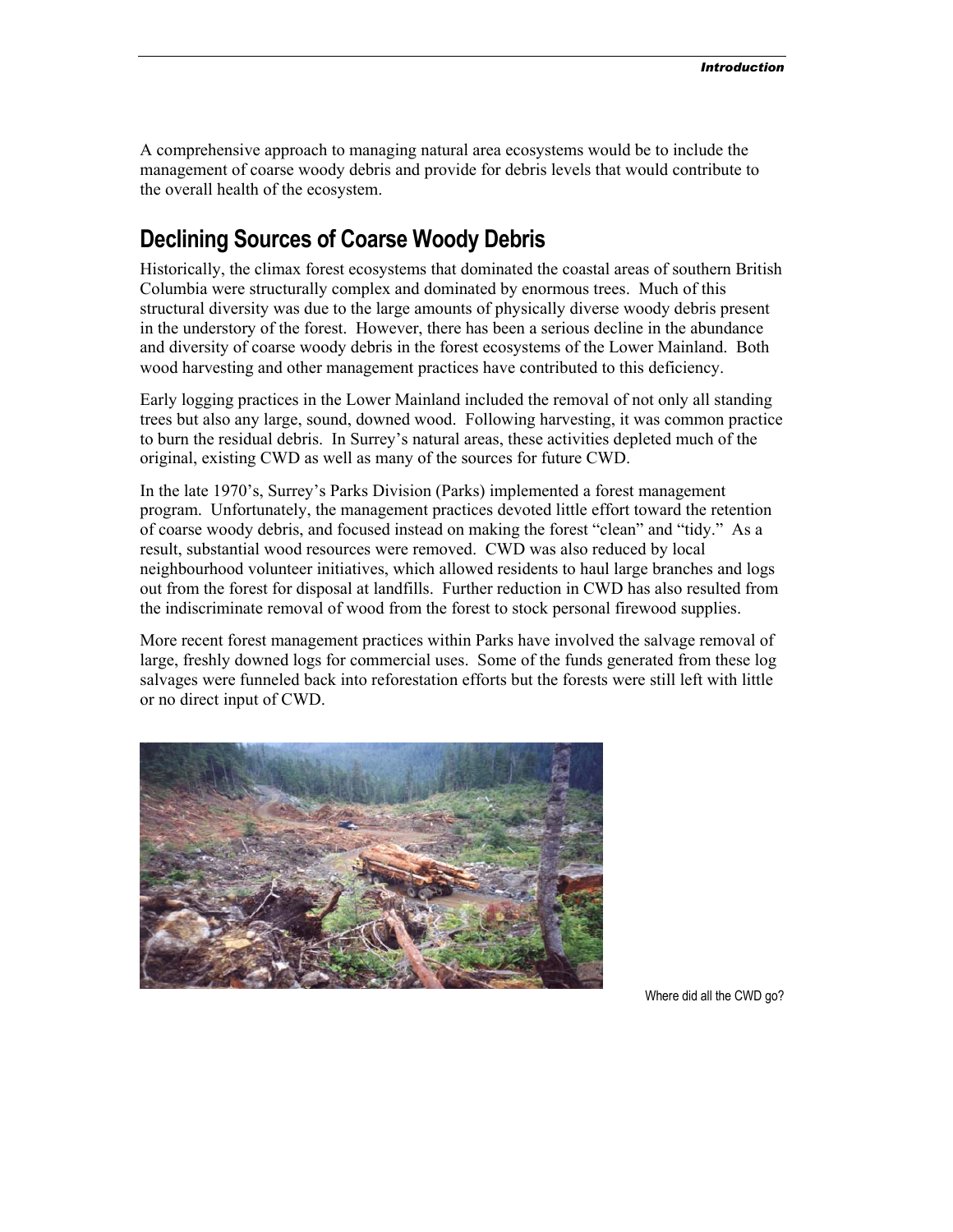## <span id="page-5-0"></span>**Purpose and Scope**

The purpose of the management strategy is to maximize the ecological and human benefits of enhanced CWD in natural areas. The strategy identifies specific CWD management goals and objectives for natural area lands and suggests adaptive management practices and methods to help achieve those objectives. This strategy prioritizes these objectives according to general land use types, environmental sensitivity ratings, existing site conditions and predetermined site objectives pertaining to ecosystem or individual species management. It addresses CWD in all natural areas managed or maintained, solely or cooperatively, by the Parks Division including:

- Dedicated urban forest
- Riparian areas
- Forested areas in parks
- **•** Wetlands
- Bogs and marshes
- **Grasslands and shrublands**

### **Current Situation**

Many of Surrey's native urban forest ecosystems are structurally simple and, in many cases, presently lack the amounts and types of CWD necessary for long-term soil productivity, forest health and effective management of indigenous biodiversity.

Because forest floors have been actively "cleaned" of CWD in the name of visual aesthetics and perceived safety and security, large diameter CWD (>60cm in diameter) is scarce. What is present does not fulfill the decay class or distribution requirements needed for healthy, sustainable forest areas: it is either completely hard and intact, or completely decomposed. On sites where CWD is present, it is often concentrated in one area and/or is all of the same size and decay class.

Recently, Parks has implemented improved techniques for dealing with the coarse woody debris that is generated through hazard tree maintenance work. Instead of cutting the debris into small, firewood sized chunks or removing them altogether, the debris is left in longer lengths and retained on-site. Additionally, the recent mass conversion from wood burning, to gas burning fireplaces has further reduced the pressures on this forest asset. These management changes are helping to retain, and slowly replace, this lost forest component and are an important step in the right direction.

This is, however, only a beginning. It takes many decades, or even centuries, to grow and then to decay trees of larger sizes. These steps at least partially compensate for some of the habitat values that are offered by larger CWD. A number of recommendations aimed at revitalizing CWD are proposed in the following sections of this report.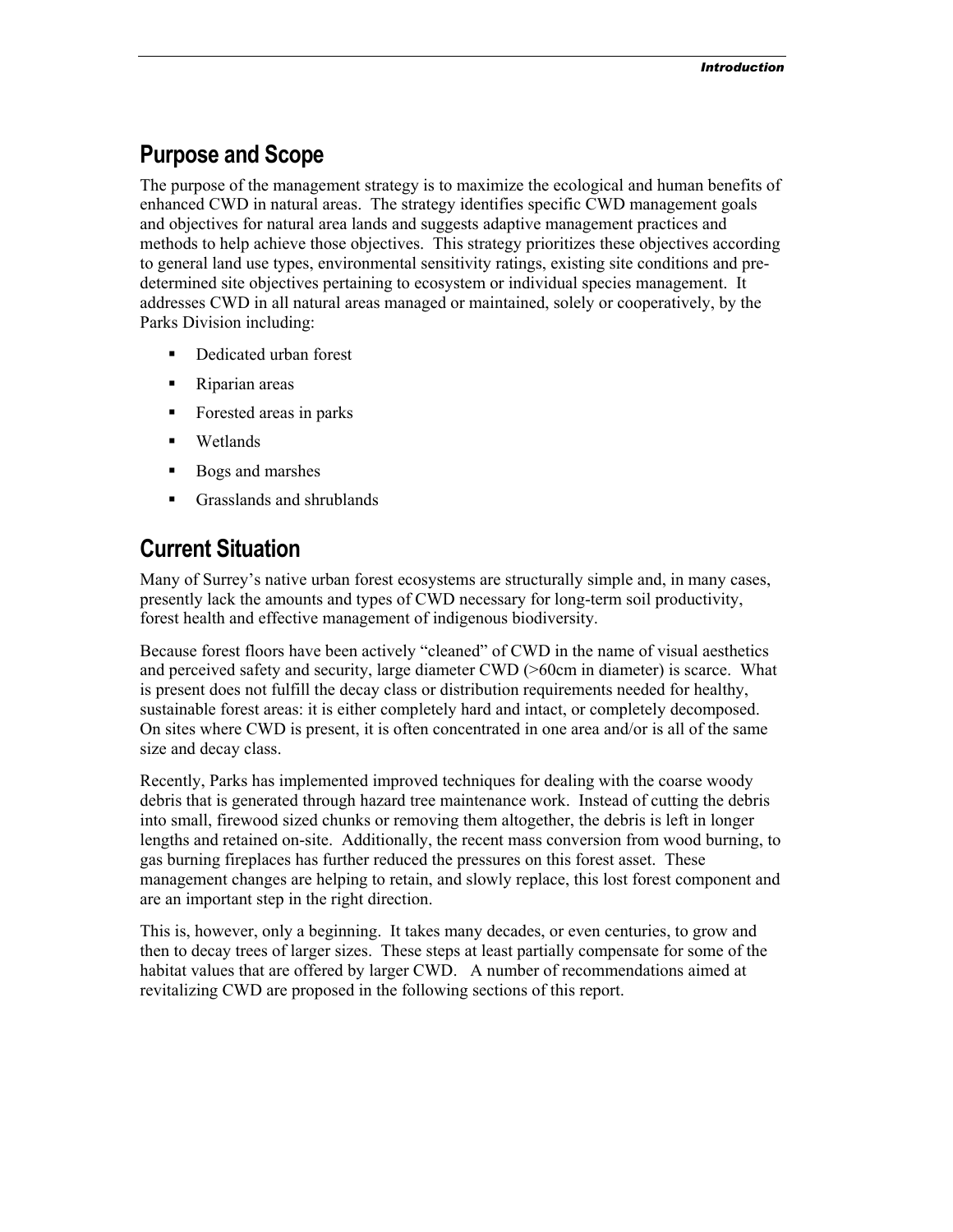# <span id="page-6-0"></span>Coarse Woody Debris Management

# **Principles**

The following principle provides the foundation for the development of a strategic direction, goals and objectives and management program for coarse woody debris management in natural areas. The informing principle is as follows:

• Coarse woody debris is an integral part of healthy natural area ecosystems.

# **Goals and Objectives**

**1. Fully integrate coarse woody debris management into the stewardship of Surrey's natural areas.** 

Without a program to manage coarse woody debris many benefits will not be realized in natural area ecosystems. Coarse woody debris management should be a specific program in the management of natural areas as well as an adjunct activity to other management programs.

#### **2. Establish coarse woody debris standards, and then integrate coarse woody debris management with other natural area management programs.**

Standards should be established for natural areas based on the general objectives for coarse woody debris management as found in this strategy, and with consideration to the specific management objectives of a particular natural area. Standards should consider whether a particular site is a 'natural' area, where prime management objectives include maximizing ecosystem health and restoring biodiversity, or a 'horticulturally developed' area where aesthetics may be an overriding concern.

Other natural area management programs, such as hazard tree management, will adhere to the objectives and standards as detailed in the *Coarse Woody Debris Management Strategy*. For instance, the removal of a hazard tree at a site should include considering whether to use the wood as coarse woody debris.

#### **3. Establish a balance between ecosystem health, public safety, and visual aesthetics in CWD management.**

There are many factors to consider in the decision to retain coarse woody debris at a particular site. However, it is of particular importance to consider, in balance, the significant benefits to ecosystem health, and safety of the general public from any potential injury and the visual effects of the debris. For instance, strategies for placing coarse woody debris on site to create habitat for wildlife should not create any obstructions, trip hazards, or fire hazards.

#### **4. Conduct inventories of coarse woody debris.**

Inventories of coarse woody debris should be included as a critical component in the management of natural areas, and an inventory can be conducted when other resources are being inventoried.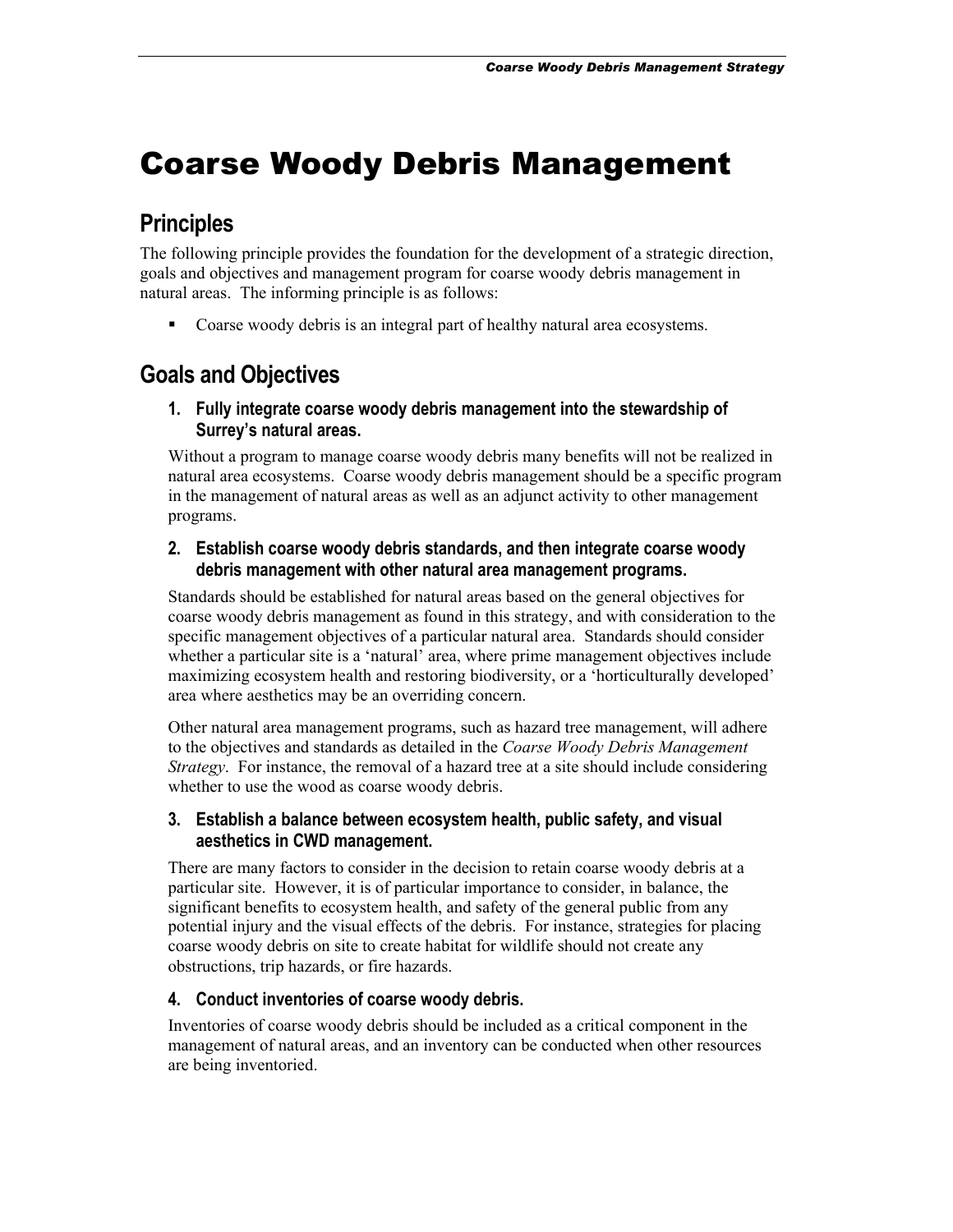- <span id="page-7-0"></span>**5. Maximize natural area ecosystem health and to contribute to sustaining or enhancing local, indigenous biodiversity by: increasing the total volume of coarse woody debris in our natural areas to a level that is representative of comparable unmanaged natural areas achieving the following:** 
	- Diversity in size, species and decay classes of CWD throughout the natural areas.
	- Adequate spatial distribution, both vertically and horizontally, of CWD throughout the natural areas.
	- Identifying and providing for CWD dependent species throughout natural areas.

#### **6. Maximize the benefits associated with CWD to the citizens of Surrey by:**

- Minimizing any risks that may be associated with retaining CWD.
- Maximizing visual aesthetics.
- Increasing the availability of, and accessibility to, surplus CWD for value added uses.
- Reducing the costs associated with removing and disposing of tree debris.

#### **7. Deter the future depletion and/or destruction of CWD by:**

- Educating citizens, as well as City staff, as to the vital importance of CWD in natural ecosystems and changing existing misconceptions about CWD.
- **Managing the natural areas tree population so as to ensure future CWD** recruits.
- Enforcing by-laws pertaining to unauthorized activities on public land such as woodcutting and removal without a permit or destruction of habitat.
- Providing surplus CWD to residents to deter unauthorized firewood cutting.

## **Land Use Types**

The treatment of CWD will be dependent on management objectives for a particular natural area. For instance, dedicated Urban Forests will have high-level inventories of coarse woody debris whereas recreational facility grounds will have low-level inventories of coarse woody debris. The following site-specific strategies are recommended.

#### **Strategies for Natural Sites**

Natural areas should receive the greatest amount of effort directed at inventorying and restoring CWD to sustainable levels. Objectives should address distribution rates and diversity in decay/size classes and species.

In natural areas, where prime management objectives include maximizing ecosystem health and restoring biodiversity, CWD levels and characteristics should be representative of the seral stage and type of ecosystem.

Retention of wood debris should always be favoured over harvesting cut logs on these sites. Harvesting should only occur if site CWD levels are acceptable, the wood values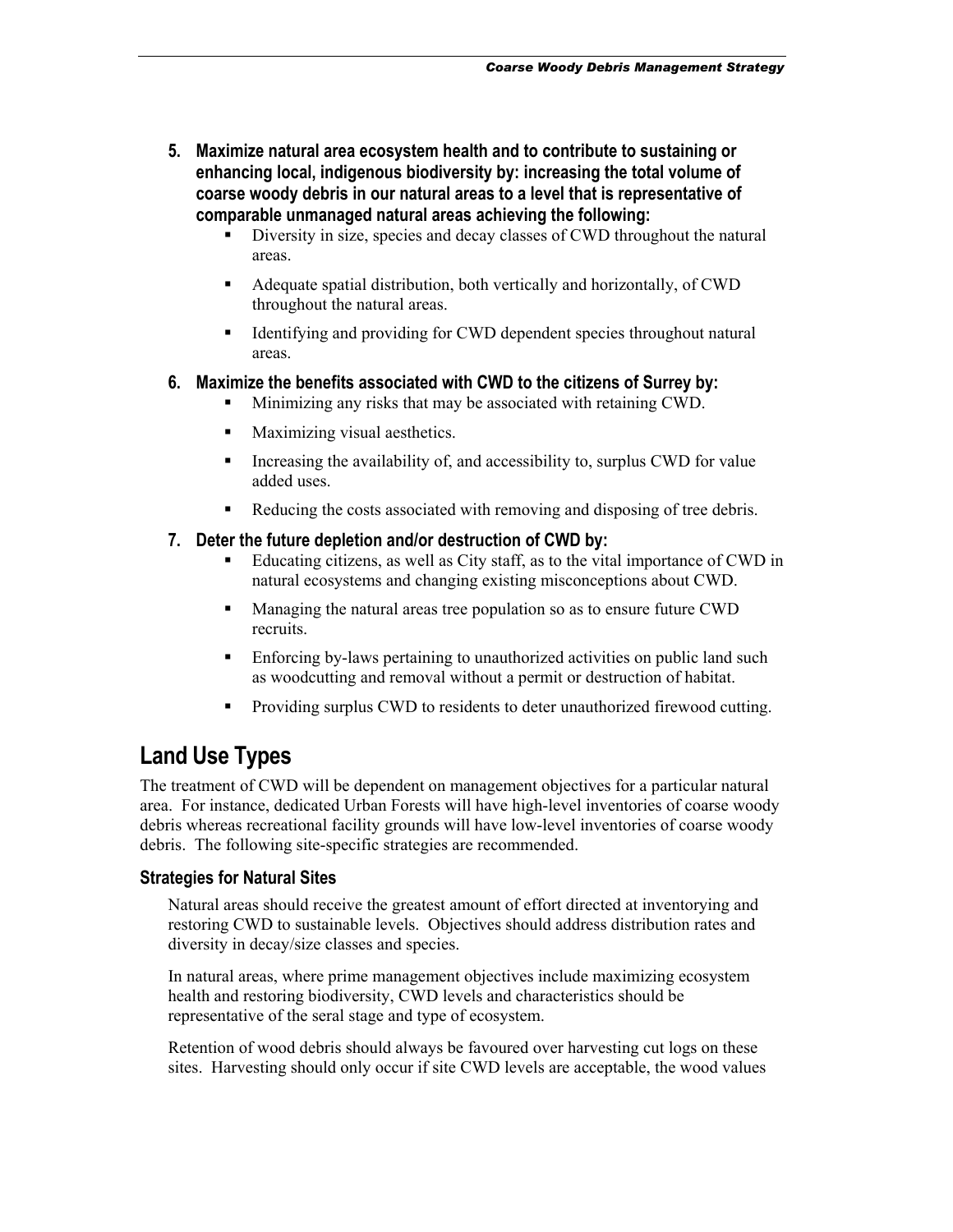<span id="page-8-0"></span>are high and extraction can be performed with no damage to the site. Even in these cases, compromises should be made to retain at least the best pieces from an ecological perspective (i.e. large and partially decayed or hollow).

Coarse woody debris should be imported to meet objectives if site levels are too low because it is cost effective, and resources are available to perform the work.

#### **Strategies for Culturally Developed Sites**

In more developed or highly used areas (e.g. small forest pockets located within a civic building site), issues other than ecological conservation and enhancement may have priority. CWD should be utilized whenever possible but with more discretion. Where aesthetics may be an overriding concern, but where there is a lack of significant wildlife habitat potential and forest related processes, the benefits of CWD should still be considered as follows:

- The safety and visual features of retaining coarse woody debris on-site.
- The monetary value or cultural significance of the wood before deciding to retain it on-site to decompose.
- The high habitat values—where coarse woody debris must be removed, it should be stored off-site, for use on another site.

# **General Guidelines**

- $\triangleright$  Use accepted inventory techniques and established criteria for determining sitespecific CWD objectives.
- $\triangleright$  Utilize only appropriately qualified staff to perform the inventories and create and carry out the site objectives.
- $\triangleright$  Minimize timber extraction for commercial purposes until CWD levels are stabilized, and salvage wood only when there will be negligible impacts to the site.
- $\triangleright$  Deter the unauthorized removal of CWD through enforcement of existing by-laws, access restrictions and public education initiatives.
- $\triangleright$  Apply a "safety first" approach to all aspects of CWD management.
- $\triangleright$  Any level of CWD is better than no CWD.

The following factors should be incorporated in the management of CWD.

- Larger pieces of CWD will generally provide greater habitat values to more species than will smaller pieces.
- Coniferous species will generally remain intact longer than deciduous species. Western red cedar will remain intact longest, normally decaying from the inside.
- **Larger diameter CWD will remain intact longer than small diameter CWD**
- Larger diameter and decayed CWD will retain more water, for longer periods of time, than will small diameter or hard CWD.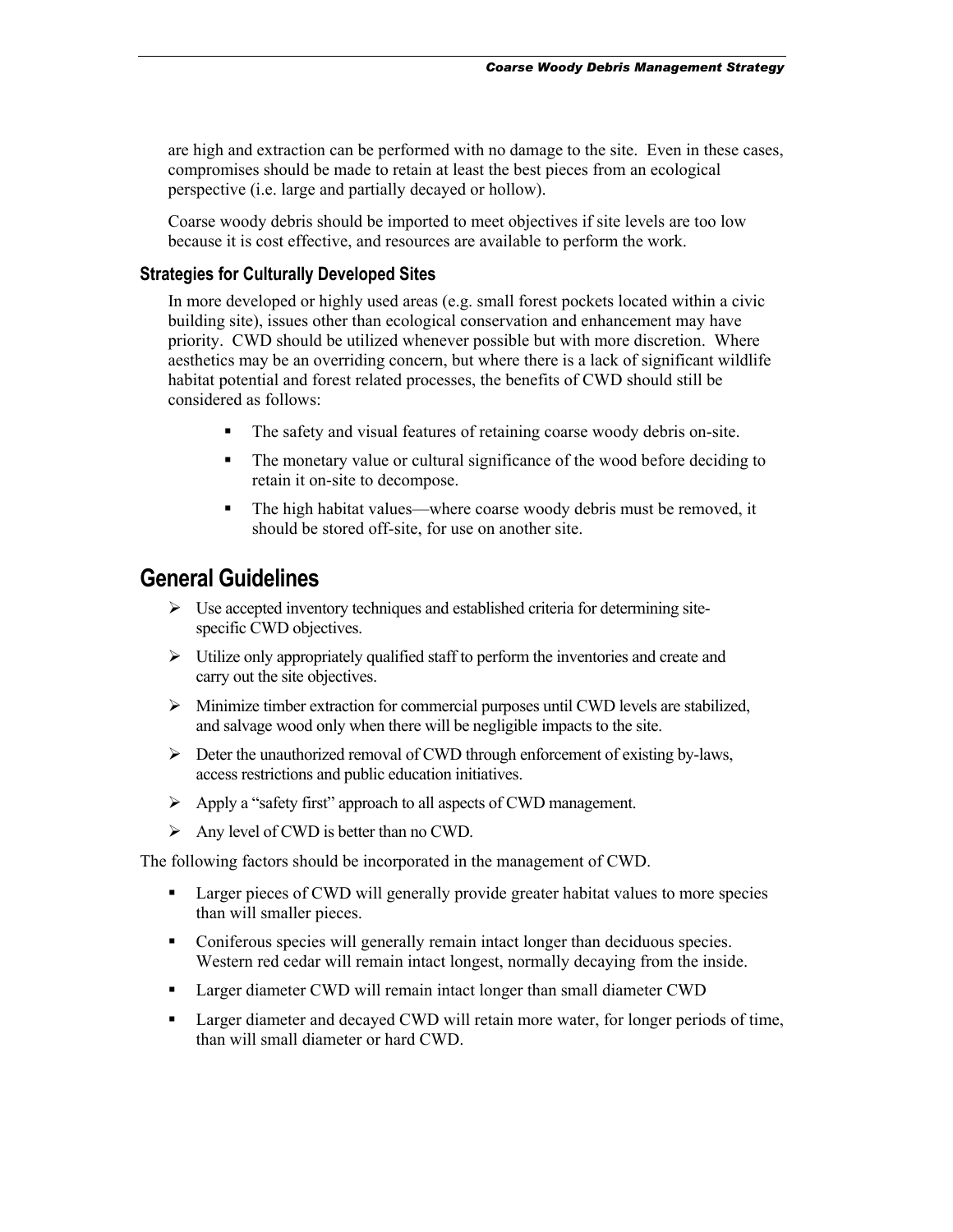- <span id="page-9-0"></span>**EXECUTE:** Longer lengths of CWD will decay slower than short lengths and are more difficult to remove from the site. These are generally more aesthetically pleasing than short, bucked sections.
- Suspended CWD will decay slower than that laying on the forest floor.
- Fresh CWD may appear unsightly or out of place initially. These new features will gradually "blend" into the surrounding landscapes as decomposition and understory plant growth occur.

#### **Inventory Methods**

For more highly developed sites, inventory and assessment may be overlooked, but for natural sites, more care must be taken to determine the best management practices. Inventories of the existing amounts and types of CWD should be undertaken, and management plans should be made to reflect site-specific conditions.

For practical inventory purposes, only the above ground component of CWD should be inventoried or actively managed. To ensure the continued presence of subterranean CWD, it is recommended that stumps and roots be left in the ground and removed only when absolutely necessary. It is recommend that the following methods be implemented where appropriate:

¾ **Line Transect Method**—This is the most accurate method of inventorying CWD. It is the method endorsed by the BC Ministry of Forests and Resource Inventory Committee. Line transect surveys should be performed well ahead of forest management activities as analysis of the data will be necessary.

CWD Line transect surveys should be performed to estimate CWD volumes as well as species, size and decay class distributions. These surveys should be used in high Environmentally Sensitive Areas.

¾ **Simplified Field Estimation Procedure**—This system also employs line transects but allows for faster, yet less accurate or descriptive estimations. This procedure is do not consider species, decay class or piece position. It is intended for only rough volume, or piece per hectare estimates.

This method should be employed on all medium ESA sites and should be performed ahead of management activities to allow for analysis of the data.

¾ **Visual Estimation**—This is the fastest and least accurate measure of CWD and should be performed only by persons with experience. This method will supply only an estimation, and/or pictorial description, of the site's CWD volumes and characteristics.

Visual estimation should only be used on low ESA sites, or on medium ESA sites when resources restrict the use of the other recommended methods. Its advantages are that it can be used on demand and does not need to be conducted ahead of time.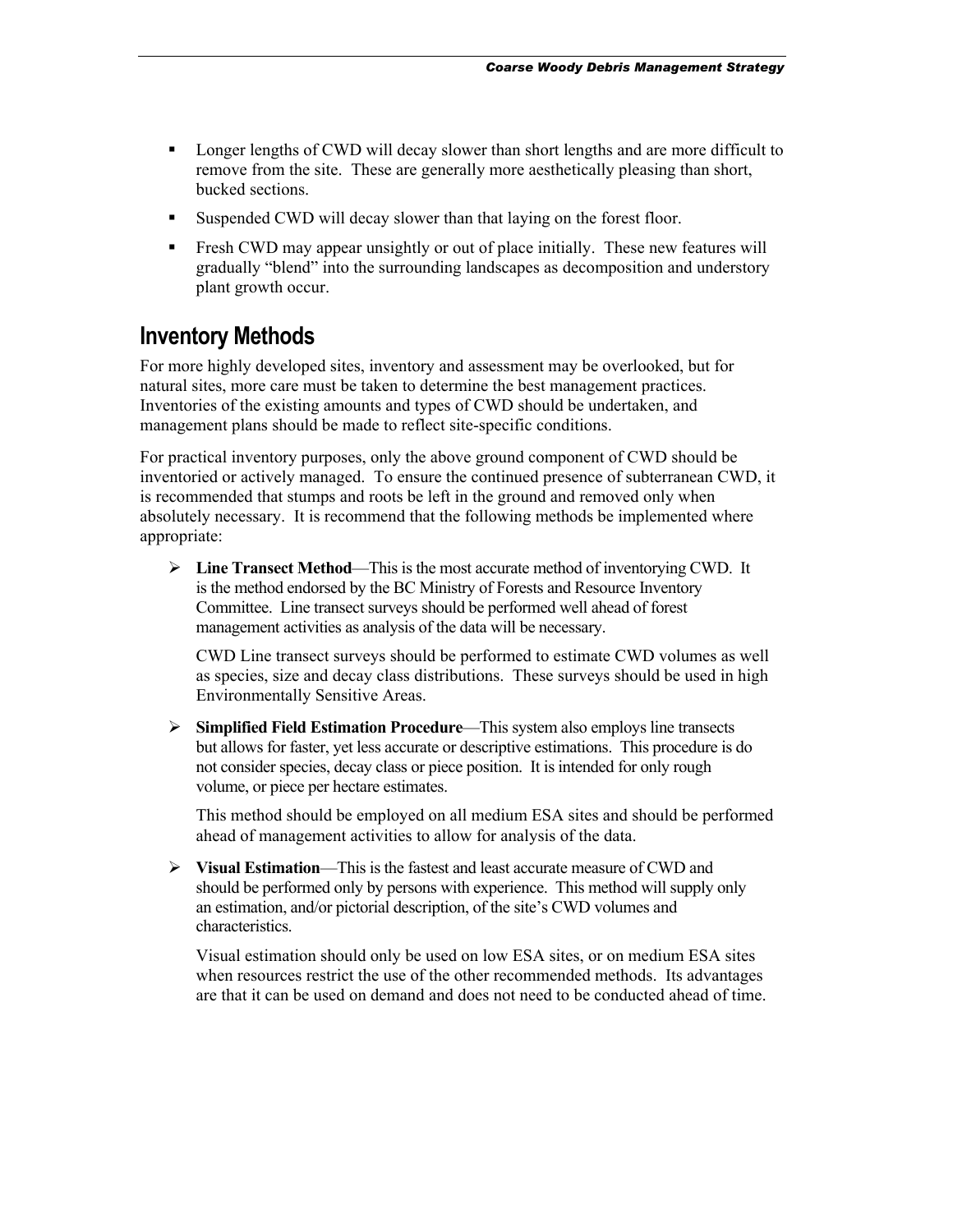## <span id="page-10-0"></span>**Recommended Applications**

#### **Retaining Coarse Woody Debris**

Retain all existing on-site CWD wherever possible when performing tree work, forest management or land development activities. Guidelines are as follows:

- 1. Maximize lengths of all CWD.
- 2. When falling, leave high stump trees, and with downed trees, leave large diameter branches intact to satisfy visual appeal.
- 3. Leave roots and stumps intact and on site. Remove these features only when root disease control is needed. It's very difficult to reintroduce the subterranean CWD component of a forest once it's been removed.
- 4. Retain smaller diameter CWD if quick decomposition is desired. This should be placed against the forest floor to avoid excessive drying and away from high use or exposed areas to minimize fire risks (Refer to the *Natural Areas Fire Management Strategy*).
- 5. Utilize clean wood chips, preferably from native trees, where most rapid decomposition or soil coverage is desired; i.e., when there is a lack of organic materials in the duff layer; for soils that are subject to drought due to direct exposure to sunlight; to suppress undesirable plants.
- 6. Harvest merchantable timber only if other sources of CWD are readily available, and only if extraction methods will cause minimal negative disturbance to the site. The value of individual logs should be established prior to harvesting to justify the removal as opposed to its ecological value if retained. When log extraction is desired, efforts should be made to retain all non-merchantable portions of the log on-site.

#### **Introduction of Coarse Woody Debris**

- 1. Import CWD from other locations to meet specific enhancement objectives. This CWD must consist of similar species to those that are naturally found on the recipient site.
- 2. Qualified staff should inspect all coarse woody debris prior to relocation, to identify any undesirable pathogens or potential vectors.
- 3. When importing CWD, minimize site disturbance. Compaction of soils or damage to vegetation must be avoided.
- 4. As part of the monitoring process for all CWD that is introduced to a site, through off-site imports, on-site relocations or through the felling of standing trees, record data pertaining to size, species and decay classes. In addition, keep notes on the location and positioning of significant CWD.

#### **Distribution and Arrangement of Coarse Woody Debris**

1. Consider the desired positioning and distribution of CWD prior to commencing falling, bucking or pruning activities.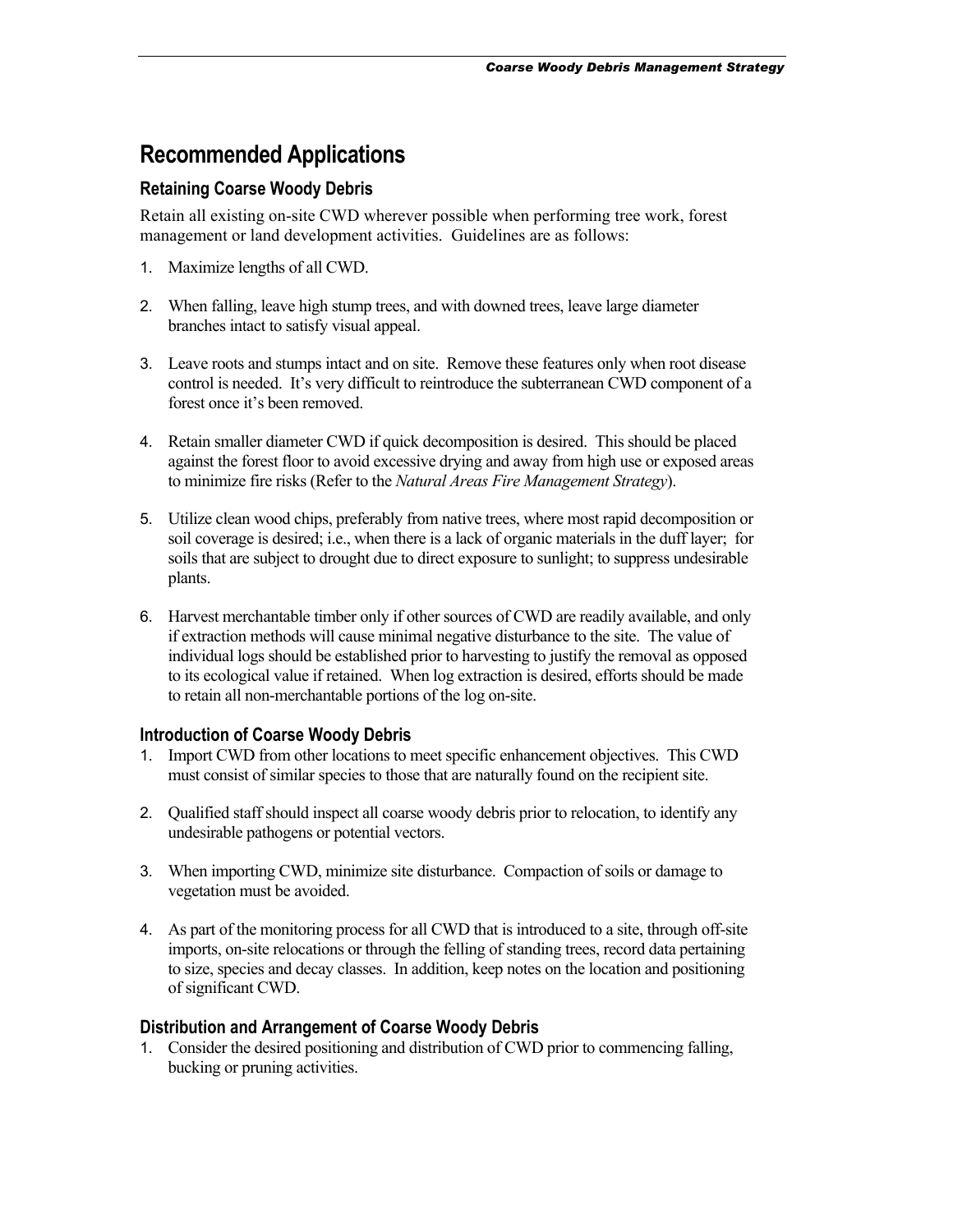- 2. Where possible, arrange CWD to be visually pleasing as well as ecologically functional.
- 3. Where possible, arrange CWD so that cut ends are not visible from public areas.
- 4. Utilize CWD to create visual borders along trail edges, around small pocket forests and along wetland boundaries.
- 5. Use CWD as barriers to aid in trail deactivation or other exclusion zones.
- 6. Use CWD to stabilize slopes or stream banks.
- 7. Utilize large CWD to provide connective structures between two distinct habitat types (e.g. a semi-suspended run-log from a forest edge into meadow or field habitat).
- 8. Avoid creating conditions where the distribution, total volume, age, species or size class, exceeds the predetermined CWD objectives. Such conditions could potentially lead to pest organism outbreaks, fire hazards, or other unforeseen problems.
- 9. Where there is an excess of similar sizes and decay classes, or where forest structure is lacking in complexity, leave 20% of CWD suspended above the ground at varying heights and tilt angles. Avoid implementing suspended CWD too close to public areas. If suspension is not feasible, consider relocating CWD on the site to achieve a more even spatial distribution.
- 10. Arrange CWD to maximize its natural habitat attributes (e.g. orient cavities so they collect water deliberately or to create shelters from rain or wind, etc.).
- 11. Employ rigging and leverage techniques to gain mechanical advantage in areas that are not accessible to machinery. Utilize only experienced staff for these operations.

| Ropes and hardware (carabiners etc.) | Slings and tree savers    |
|--------------------------------------|---------------------------|
| Chains, shackles and hooks           | <b>Blocks and pulleys</b> |
| Wire rope tow lines and chokers      | Log lifters and peaveys   |
| Power and hand winches               | Cable pullers             |

Table 4. Recommended Equipment.

#### **Enhancement of Coarse Woody Debris**

- Create cavities or partial openings in larger, harder CWD and where there is a lack of these features naturally occurring on the site.
- Cut into hard CWD to expedite decomposition.
- Visually and ecologically enhance CWD by creating planting sites on fresh, large diameter, horizontal CWD and stumps. Plant native shrubs, ferns and herbaceous plants.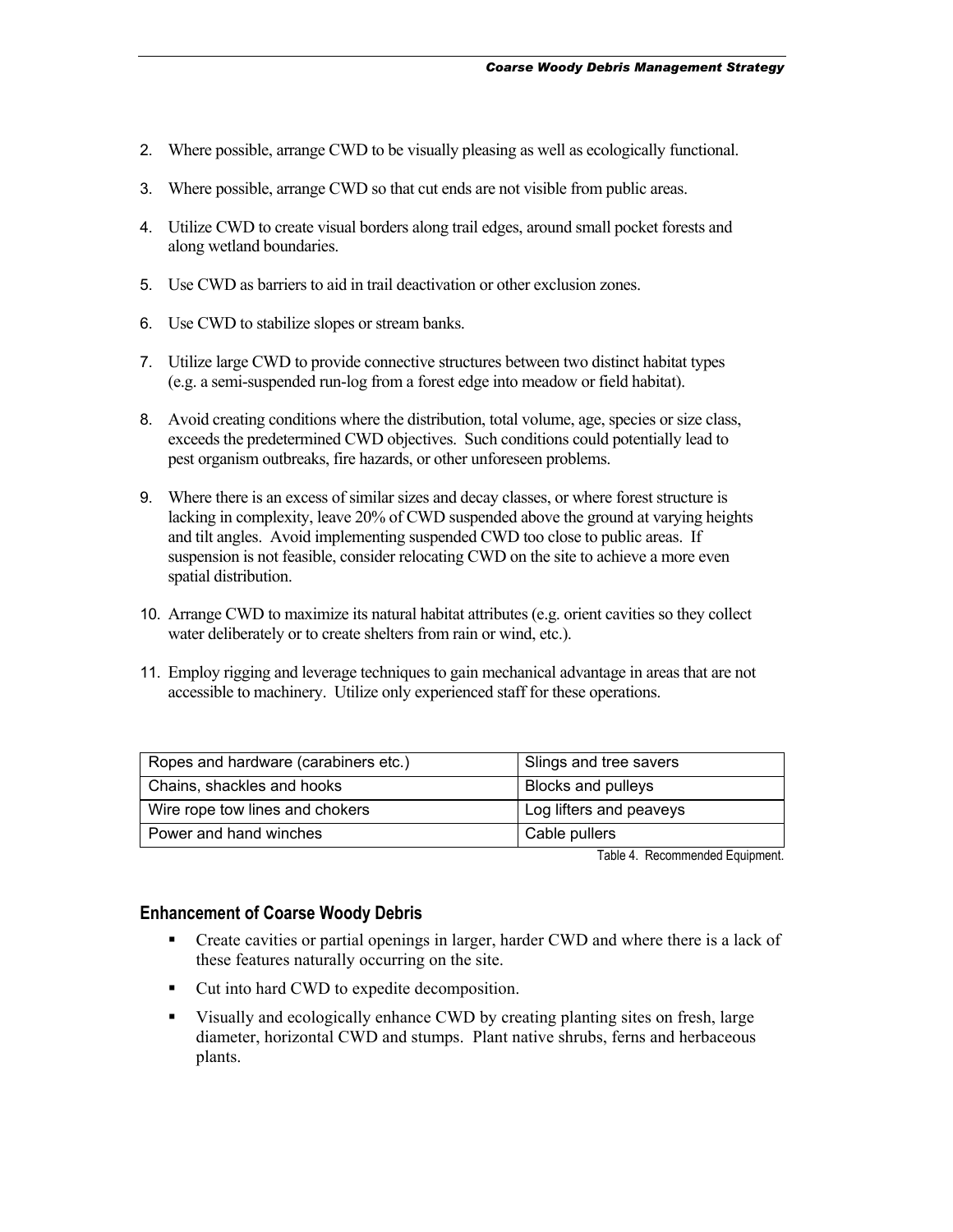- <span id="page-12-0"></span> Plant native vegetation on older CWD to deter its destruction from trampling and mountain biking.
- Plant native vegetation around CWD to improve aesthetics and create complimentary habitat values.



Cut log notched and planted with native plants

#### **Public Education**

- Create a modified version of the industry Wildlife Tree Sign to highlight feature CWD as habitat.
- Acquire copies of existing educational materials pertaining to CWD (e.g. *The Ecological Role of Dead and Downed Wood*) and distribute these materials to residents in key areas: those in which intensive CWD management activities are planned or where there is an existing or anticipated problem with opposition to CWD retention or unauthorized removal of CWD from the site.
- Compose articles for the seasonal City of Surrey Leisure Guide publications highlighting the importance of CWD and how the City manages it based on the principles contained within the *Natural Areas: Coarse Woody Debris Management Strategy*.
- **Incorporate information pertaining to the benefits and purposes of CWD into existing** or future interpretive signage in the City's parks and trails.
- Create presentations for staff, contractors and advisory committees to achieve 'buyin' and compliance with CWD management objectives, and to generally educate about CWD.

## **Modifications to Existing Practices**

The following practices have been found to significantly enhance the levels, types and distribution of coarse woody debris in Surrey's natural areas. The recommended guidelines for each of these activities are intended to help achieve CWD management objectives.

In making decisions about retention, it is important to prioritize CWD management efforts by considering land type and site-specific objectives, CWD inventory survey results, and recommended CWD volumes for the site or ecosystem type.

#### **Hazard Tree Management, Storm Debris Clean-up, Stand Management**

Establish short- and long-term site level CWD objectives prior to carrying out these management activities. These objectives should reflect the priorities of retention and diversity, and after these priorities have been met any potential for salvaging merchantable timber.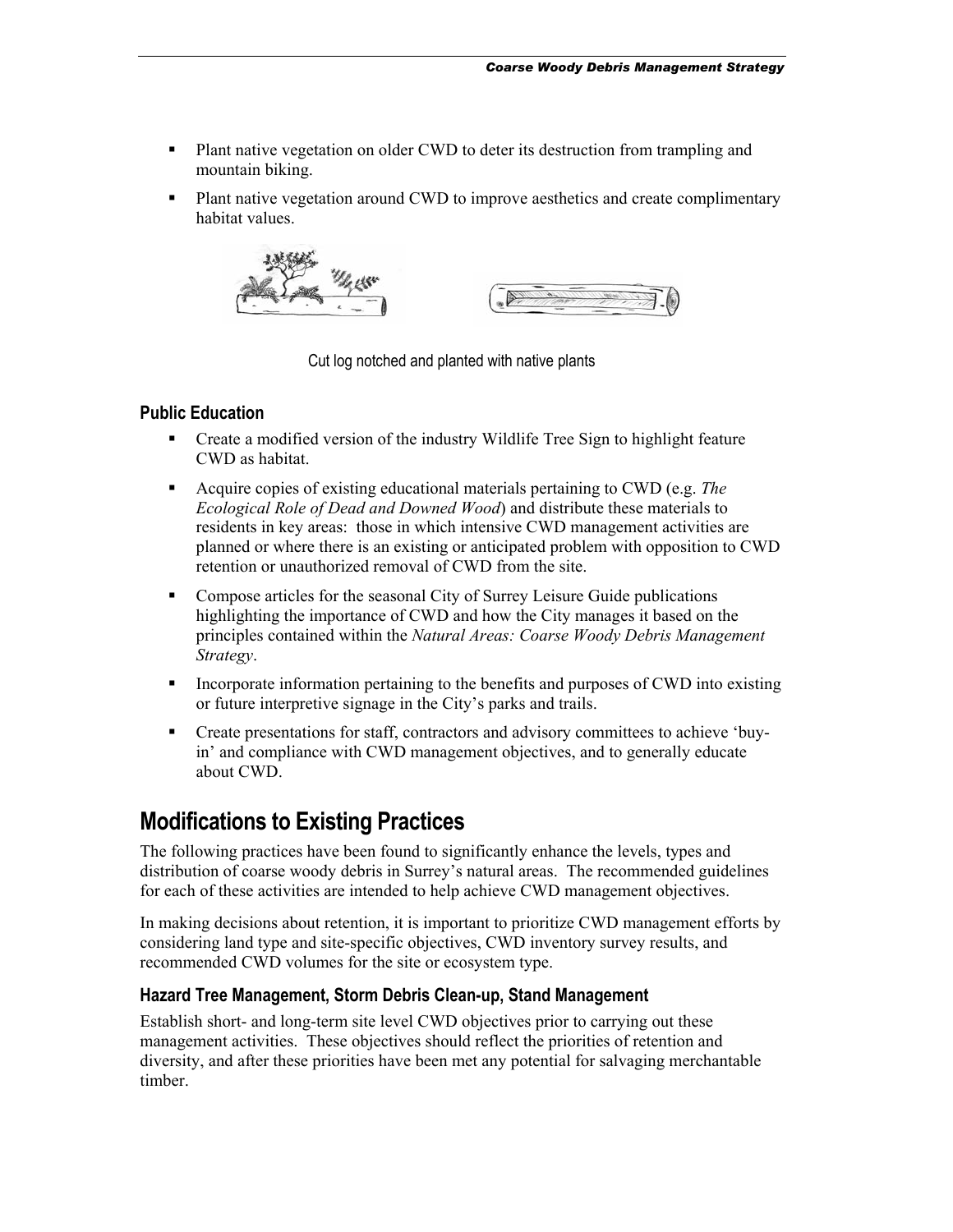- <span id="page-13-0"></span> Establish a balance between downed debris, standing dead wildlife trees, dying trees and live, healthy trees. These various types of standing trees will compliment the habitat attributes of CWD and are the sources of future CWD.
- Prior to considering wood salvaging, approximate potential merchantable log values, based on a rough scale and current timber or pulp prices.
- Maximize the length of large diameter pieces when falling or pruning.
- Chip small diameter debris (<7.5cm in diameter) and retain on-site. Spread chips evenly, no deeper than 10cm and do not bury existing native vegetation.
- Do not remove any stumps or roots unless absolutely necessary.
- Consider the desired final purpose and positioning of the logs before performing falling, bucking, or pruning activities.
- Consider effects on public safety.
- If there is an excess of smaller diameter pieces or short chunks, or if there is simply a surplus of available CWD on the site, consider making this material available to the local public and special interest groups as a public service
- If surplus amounts of CWD cannot be salvaged for value added purposes, consider removing the larger pieces from the site and storing them off-site for future use (see CWD storage, section 13.0). If these options are not feasible, make this material available to the local citizens as firewood, or collect it and sell it for local charity purposes or to fund Parks programs.

#### **Land Clearing and Development**

- When clearing public lands for development, retain all low value or nonmerchantable logs as well as large, intact stumps and root-wads.
- Utilize these structural features in the landscaping of a new development, in adjacent forested areas for enhancement purposes, or remove them from the site for temporary storage and use for off-site enhancements.
- In order to meet specific target objectives with CWD, consider appealing to private land developers to save desirable CWD by setting it aside to be collected by the City. This would only be done in specific cases.

## **Adding Value to Surplus Urban Forest Products**

#### **1. Value-Added Wood Products**

To contribute to maximizing the public benefits of our urban forests, surplus CWD should be made available to pre-chosen citizens, or local small businesses to be used for making "value added" wood products. A number of local individuals have already expressed an interest in participating in this venture.

This arrangement could lower debris management costs moderately, satisfy a local public need, and prevent the unauthorized removal or destruction of CWD. Proposals thus far include: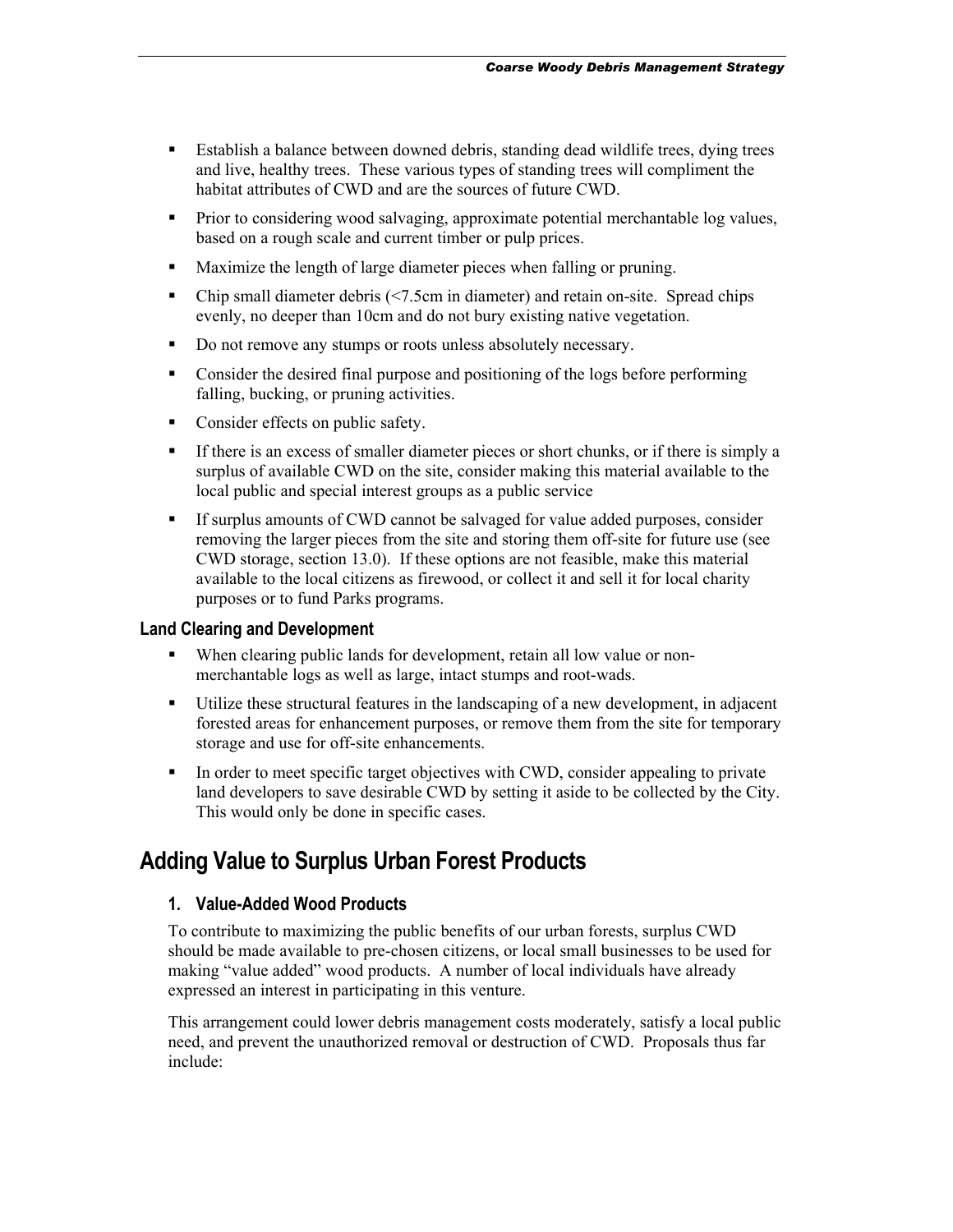- <span id="page-14-0"></span>■ High quality laminate from broadleaf maple
- Custom coat racks from various hardwood branches
- Carving wood for teaching first nation carvers
- Sculptures from large diameter maple, oak and cherry

Recommendations include:

- Creating a phone list so woodworkers can be contacted at short notice and be notified where wood is available for salvage.
- Establishing a storage facility so that desirable wood could be held until it could be collected and utilized (See "CWD Interim Storage" below).

#### **2. Standard Timber Uses**

Salvaged timber should be sold, and portions of log sales revenues should be used to cover the costs associated with CWD management and reforestation. The following procedures should be adhered to when salvaging logs for commercial purposes:

- All designated logs must clearly bear Surrey's Timbermark (NCGKY) on both ends of each log, or each log section, before they are moved from the site of origin.
- For optimum market value, softwood and hardwood log lengths should be as follows:
	- 1. Long logs: 18 feet long
	- 2. Short logs: 8'6", 10'6", 12'6", 16'6"
	- 3. Minimum top diameter  $= 8$ "
- Cedar shake blocks may be of smaller dimensions, as per Provincial or mill specifications.

### **Interim Storage of Coarse Woody Debris**

There is an increasing demand for CWD from people such as environmental consultants and landscapers. Applications range from fish habitat creation, to decorative gardening. Arrangements to sell surplus CWD to this market should be pursued.

It has been noted that much of the CWD that is currently disposed of as "trash" during land development could be utilized for restoration and enhancement works, as well as value-added purposes, if the timing was right. This is especially true of large, intact root masses, hollow butt logs and partially decayed wood.

One way around this timing problem is to establish a central, sheltered holding area that could serve as a source of CWD while slightly reducing the disposal costs and overall waste generated through land development.

## **Small Debris Management**

As with its larger counterpart, coarse woody debris, smaller woody and non-woody debris, resulting from tree or forest management, should be designated and treated as a valuable resource.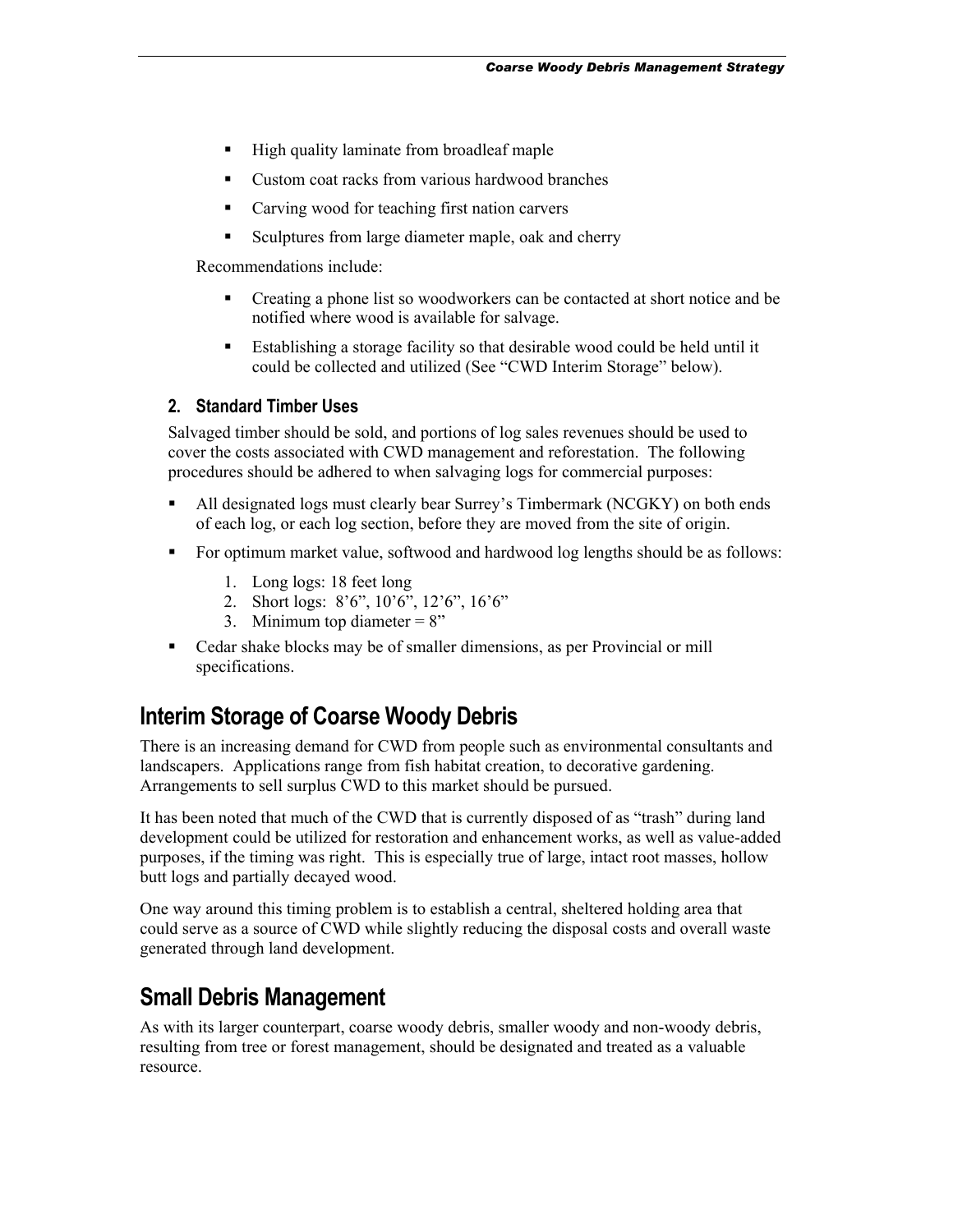Currently, the management of this material is neither cost effective, nor beneficial to the natural environment. It is generally loaded onto trucks and hauled away to be disposed of as trash. This represents an hourly cost to the City for loading and hauling as well as a dumping cost for unloading and storage. This type of debris management also results in net nutrient and biomass deficits in natural areas, and super concentrations in landfill sites where this debris is stockpiled.

These materials can and should be used for a variety of purposes other than landfill fodder. It can be used to amend soils, protect roots, shield soils against erosion, protect soils from compaction and improve visual aesthetics. The City of Vancouver successfully uses its leaf debris as protective garden mulch for the winter months.

- $\triangleright$  It is recommended that this small debris be utilized on-site whenever possible. Where it cannot be used, it should be hauled to a central composting facility for other productive uses.
- $\triangleright$  It is recommended that Parks investigate the feasibility of creating a central collection and processing depot to deal with this resource.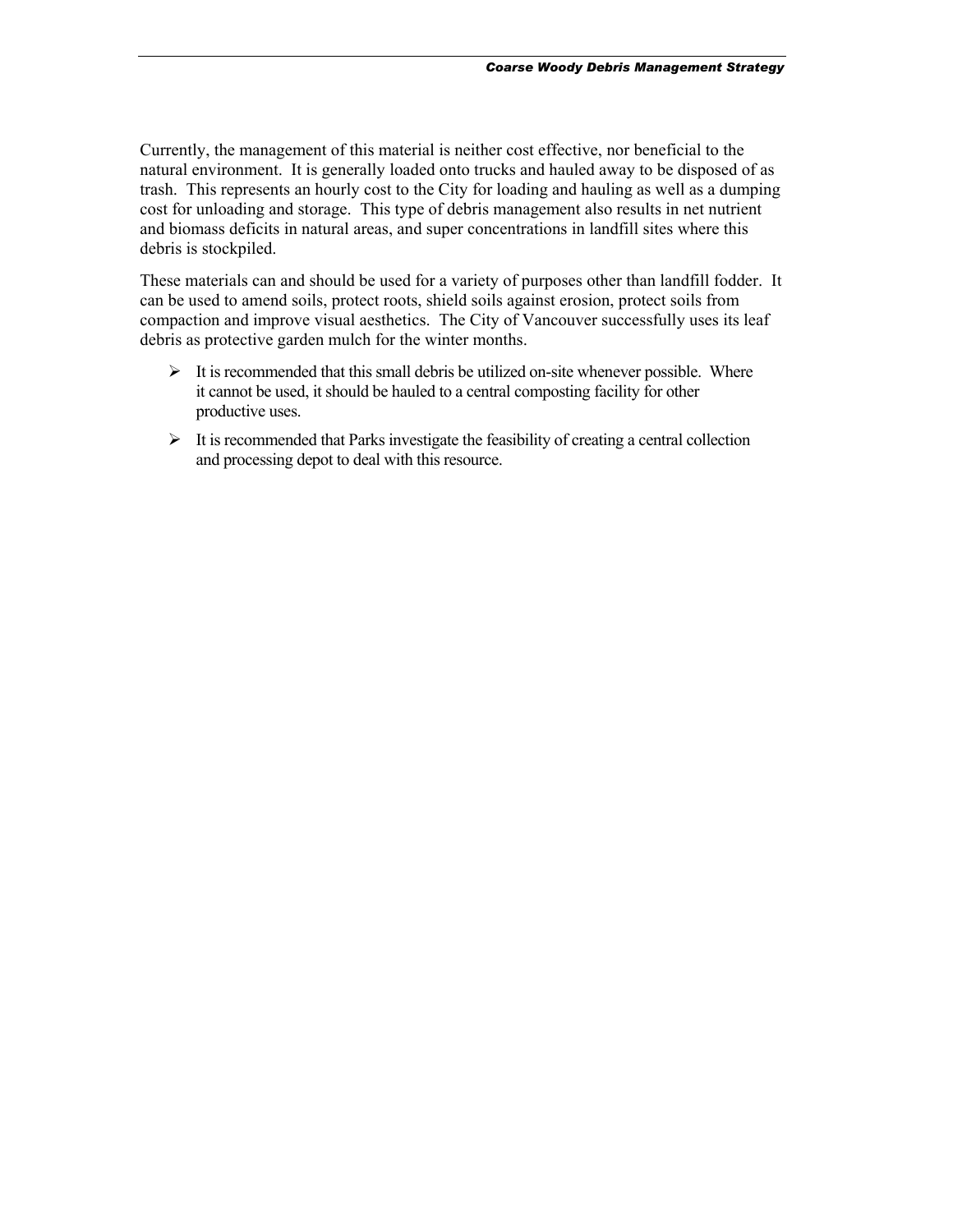# <span id="page-16-0"></span>**Appendix A:**

# **Various Species Closely Associated with CWD**

The following species lists are provided for information purposes only, as some of these species are not found in the Surrey area. It is recommended that Parks compile a similar list of species specific to Surrey that are highly dependent upon CWD. This list could be used for educational purposes and to help direct CWD management activities.

| <b>Species</b>                | <b>Role of CWD</b>                                       | <b>Status</b>                                                                  |  |
|-------------------------------|----------------------------------------------------------|--------------------------------------------------------------------------------|--|
| Dusky shrew                   | cover, foraging, reproduction                            |                                                                                |  |
| Water shrew                   | cover, foraging, reproduction                            |                                                                                |  |
| Vagrant shrew                 | cover, foraging, reproduction                            |                                                                                |  |
| Shrew mole                    | cover                                                    |                                                                                |  |
| California myotis             | foraging                                                 |                                                                                |  |
| Snowshoe hare                 | cover                                                    | trapped                                                                        |  |
| Southern red-backed<br>vole   | cover, foraging                                          | Red-listed (occidentalis<br>subspecies)                                        |  |
| Northern red-backed<br>vole   | cover, foraging                                          |                                                                                |  |
| Beaver                        | dam construction                                         | trapped                                                                        |  |
| Golden-mantled grnd.<br>Sqrl. | cover                                                    |                                                                                |  |
| Deer mouse                    | cover                                                    |                                                                                |  |
| Douglas squirrel              | cover                                                    | trapped                                                                        |  |
| Marten                        | denning, foraging                                        |                                                                                |  |
| Fisher                        | denning                                                  | Blue-listed, trapped                                                           |  |
| Ermine                        | denning, foraging, cover                                 | Red-listed, haidarum subspecies<br>Blue-listed, anguinae subspecies<br>trapped |  |
| Long-tailed weasel            | denning, foraging, cover                                 | Red-listed altifrontalis<br>subspecies, trapped                                |  |
| Grizzly bear                  | denning, feeding                                         | Blue-listed, hunted                                                            |  |
| <b>Black</b> bear             | denning, feeding                                         | Blue-listed emmonsii subspecies                                                |  |
| Mule deer                     | feeding in winter (lichens)<br>$T = k \cdot L$ $R = M -$ | hunted<br>O(1)                                                                 |  |

Table 5. Mammals Closely Associated with CWD (Lofroth 1995).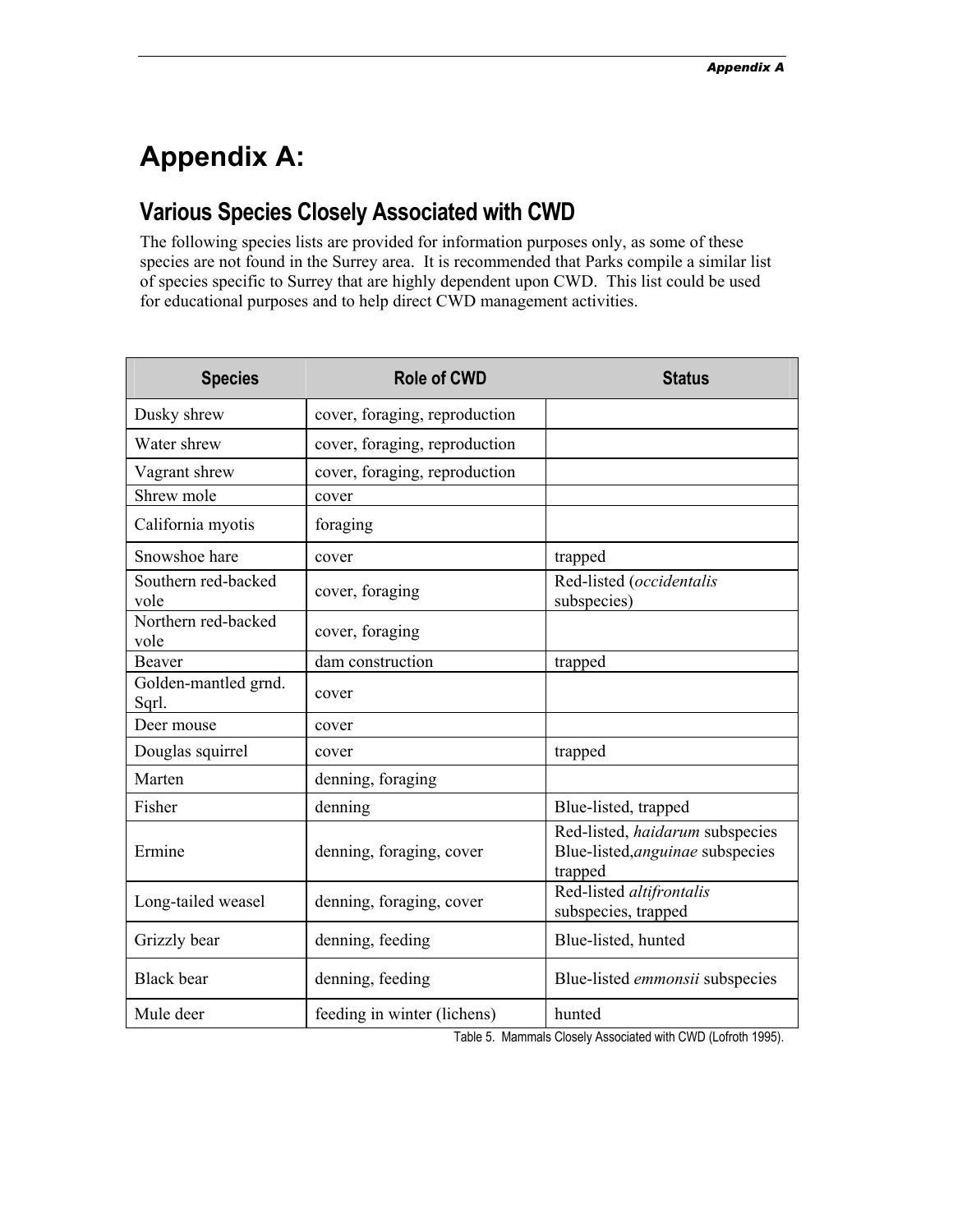| <b>Species</b>      | <b>Role of CWD</b> | <b>Status</b> |
|---------------------|--------------------|---------------|
| Pileated woodpecker | foraging           |               |
| Ruffed grouse       | drumming           | hunted        |

Table 6. Birds Closely Associated with CWD (Lofroth 1995).

| <b>Species</b>                | <b>Role of CWD</b>  | <b>Status</b> |
|-------------------------------|---------------------|---------------|
| Pacific giant salamander      | reproduction        | Blue-listed   |
| Clouded salamander            | cover, reproduction |               |
| Couer d'Adlene salamander     | cover, reproduction | Red-listed    |
| Western red-backed salamander | cover               |               |
| Western skink                 | cover               |               |
| Rubber boa                    | cover               | Blue-listed   |
| Sharp-tailed snake            | cover               | Red-listed    |

Table 7. Herpetofauna Closely Associated with CWD (Lofroth 1995).

| <b>Species</b>                      | role of CWD         | <b>Status</b>   |
|-------------------------------------|---------------------|-----------------|
| Western hemlock                     | germination         | comm. harvested |
| Sitka spruce                        | germination         | comm. harvested |
| Red huckleberry                     | germination, growth |                 |
| Gnome plant(Hemitomes<br>congestum) | growth              |                 |
| Candystick(Allotropa virgata)       | growth<br>_ _       | Blue-listed     |

Table 8. Vascular Plants Closely Associated with CWD (Lafroth 1995).

162 species of bracket or shelf fungi/conks

364 species of other macrofungi (some of them commerically harvested, e.g. oyster mushroom)

epiphytes (lichens in drier habitats and bryophytes in wetter habitats)

Table 9. Nonvascular Plants, Fungi, and Lichens Closely Associated with CWD (Lofroth 1995)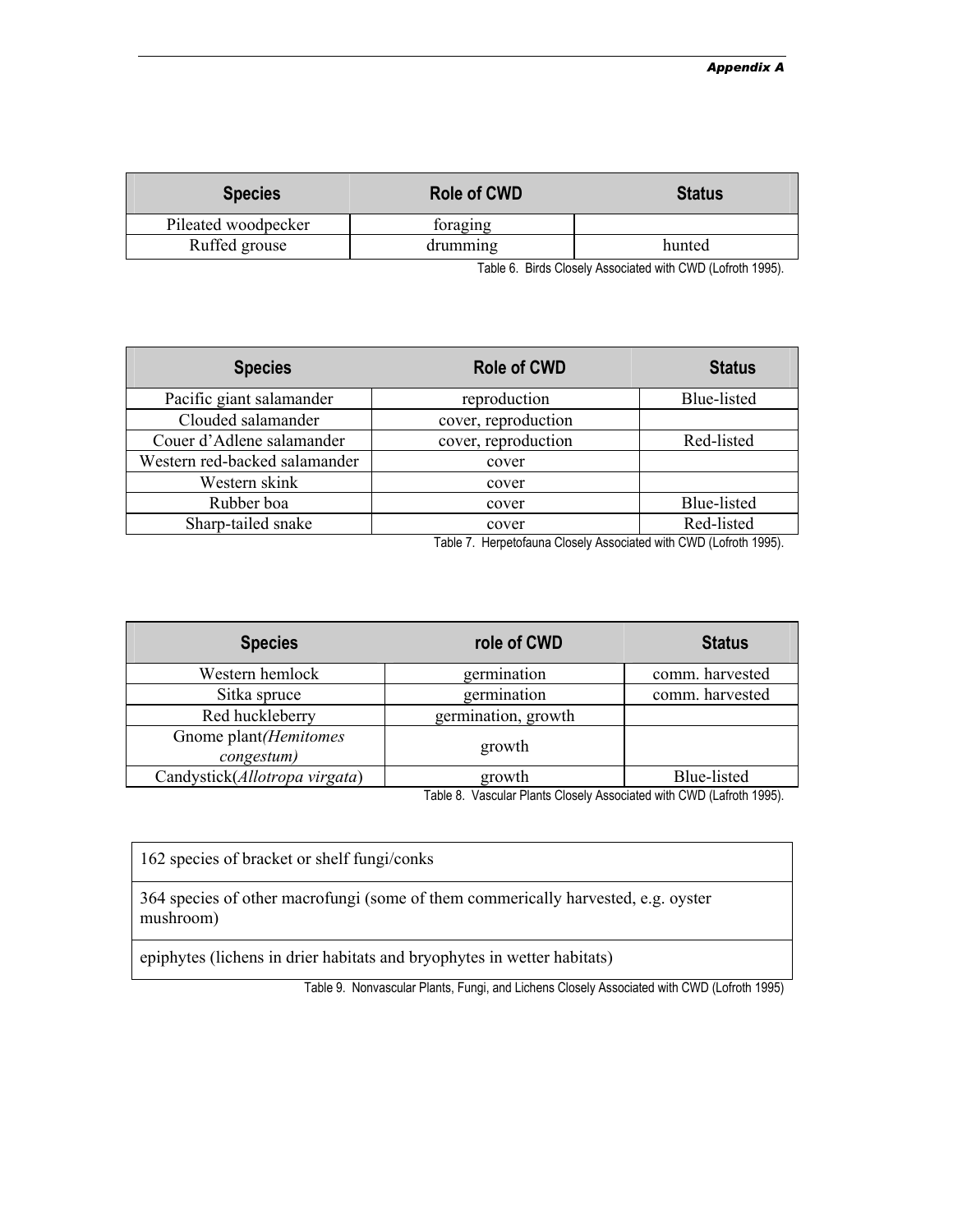# <span id="page-18-0"></span>**Appendix B:**

# **CWD Volumes by Biogeoclimatic Zone and Natural Disturbance Type**

| <b>Biogeoclimatic</b> | <b>Mean Event</b> | <b>Seral Stages</b> |                     |           |
|-----------------------|-------------------|---------------------|---------------------|-----------|
| Unit                  | <b>Interval</b>   | Early               | <b>Mature</b>       | Old       |
| ^WH                   | 200 <sub>yr</sub> | $<$ 40 $vr$         | $>80$ <sub>Vr</sub> | $>250$ vr |

Table 1. Seral Stage Definitions for CWH BGC Zone in NDT2

(*Forest Practices Code of BC, Biodiversity Guidebook*, Table 6, p. 23).

- The mid-seral stage, between early and mature, is not designated.
- Define seral stages by the ages presented in this table or by stand level attributes.
- The early seral column should be used for partially cut stands with less than 30% of natural stand volume.
- Younger stands less than 80 years old, or partially cut stands, can be considered mature if they provide the important habitat attributes of a mature-aged stand.
- Older mature stands can be considered old if they provide the important attributes of an even aged, climax stand.

| Zone       | <b>Subzone</b>             | <b>Variant</b>   | <b>NDT</b>       |
|------------|----------------------------|------------------|------------------|
| <b>CWH</b> | xm: very dry maritime      | $1 =$ eastern    | NDT <sub>2</sub> |
|            |                            | $2$ = western    | NDT <sub>2</sub> |
| <b>CWH</b> | $dm: dry$ maritime         | no variant       | NDT <sub>2</sub> |
| <b>CWH</b> | ds : dry submaritime       | $1 =$ southern   | NDT <sub>2</sub> |
|            |                            | $2 =$ central    | NDT <sub>2</sub> |
| <b>CWH</b> | mm: moist maritime         | $1 =$ submontane | NDT <sub>2</sub> |
| <b>CWH</b> | ms: moist submaritime      | $1 =$ southern   | NDT <sub>2</sub> |
|            |                            | $2 =$ central    | NDT <sub>2</sub> |
| <b>CWH</b> | wh : wet hypermaritime     | $1 =$ submontane | NDT1             |
| <b>CWH</b> | wm : wet maritime          | no variant       | NDT1             |
| <b>CWH</b> | ws: wet submaritime        | $1 =$ submontane | NDT <sub>2</sub> |
| <b>CWH</b> | vh: very wet hypermaritime | $1 =$ southern   | NDT1, NDT3       |
|            |                            | $2 =$ central    | NDT1, NDT3       |
| <b>CWH</b> | vm: very wet maritime      | $1 =$ submontane | NDT1, NDT3       |
|            |                            | $3 =$ central    | NDT1             |

Table 2. Biogeoclimatic Units and Natural Disturbance Types in the Vancouver Forest

(Forest Practices Code Biodiversity Guidebook, 1995, Appendix 3, pp. 81-82).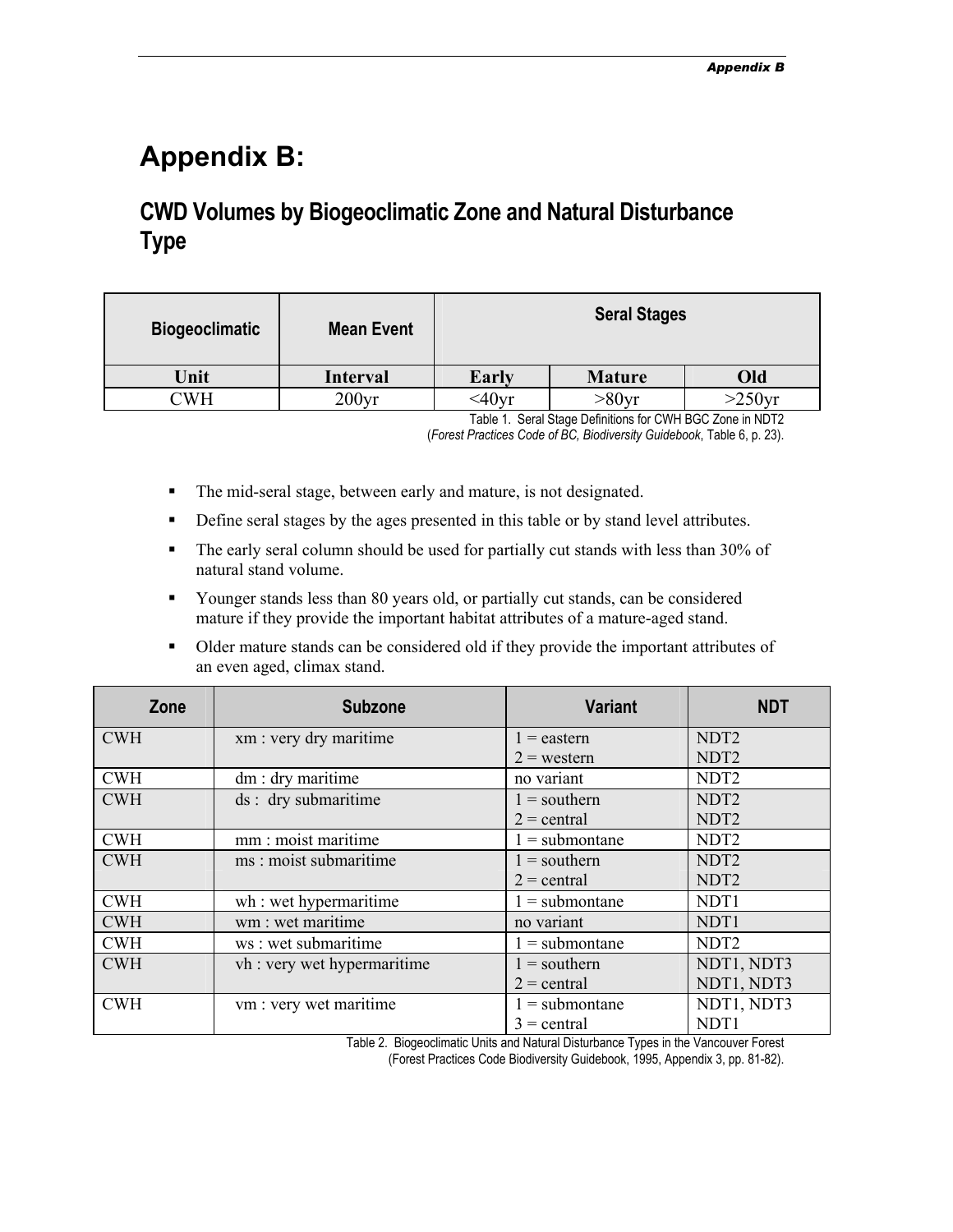(Note: For Surrey's purposes, it is recommended that NDT2 be accepted as the predominant Natural Disturbance Type for the area.)

| <b>NDT</b> | Zone       | <b>Moisture</b> | <b>Average Total Volume</b><br>(m3) | Range $(m^3)$            |
|------------|------------|-----------------|-------------------------------------|--------------------------|
|            | <b>CWH</b> | dry             |                                     |                          |
|            | <b>CWH</b> | mesic           | 868.13                              | 12.76 - 1788.05          |
|            | <b>CWH</b> | wet             | 573.47                              | $40.88 - 1428.25$        |
|            | <b>CWH</b> | dry             | -                                   | $\overline{\phantom{0}}$ |
|            | <b>CWH</b> | mesic           |                                     |                          |
|            | CWH        | wet             | 338.96                              | $55.52 - 440.28$         |

Table 3*. Natural Levels of CWD in BC Forests* 

(BC MOF Research Program, WP 30, The Ecological Role of CWD, Appendix 2*).* 

For combined forest types, the volume of fallen wood  $(>10 \text{ cm})$  in diameter) was significantly lower in selection stands (60 m<sup>3</sup>/ha) and even-aged stands (25 m<sup>3</sup>/ha) than in old-growth stands (99 m<sup>3</sup>/ha). Volume differences were even more pronounced for large-diameter debris (>40 cm). (*Cavity trees and coarse woody debris in old growth and managed northern hardwood forests in Wisconsin and Michigan*, John M. Goodburn and Craig G. Lorimer*,* pp. 427-438).

The decay rate is faster for fine materials. It decreases, with increasing size, until the piece is about 20 cm in diameter and then remains approximately constant. This varies between species and ecosystem, among other factors (V. Stevens, 1997, p. 11). Changes in CWD volume throughout the life of a stand in NDT2 have been observed as follows:

a = the point after a major disturbance at which input begins to exceed decay.

b = the point after a major disturbance when input and decay are equal and stasis is reached.

 $c =$  the point at which the next stand replacing disturbance occurs (fire or wind frequency).

(V. Stevens, Working Paper, 1997, p. 13)